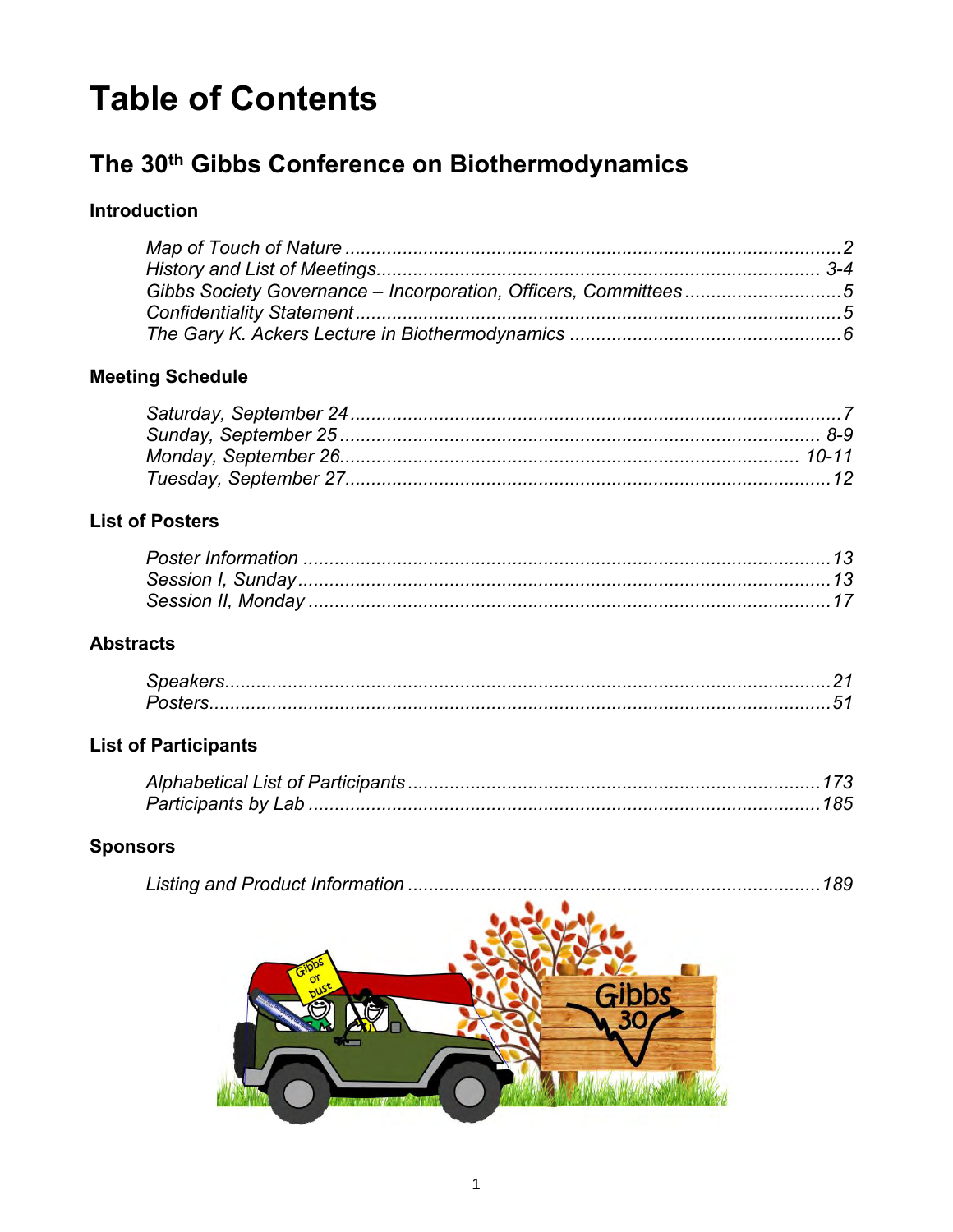# **Map of Touch of Nature Environmental Center**

Most of the Gibbs Conference activities will be held in "Camp 2" as shown in the map below. Cell phone reception is extremely limited; parking lots are popular places for making calls.

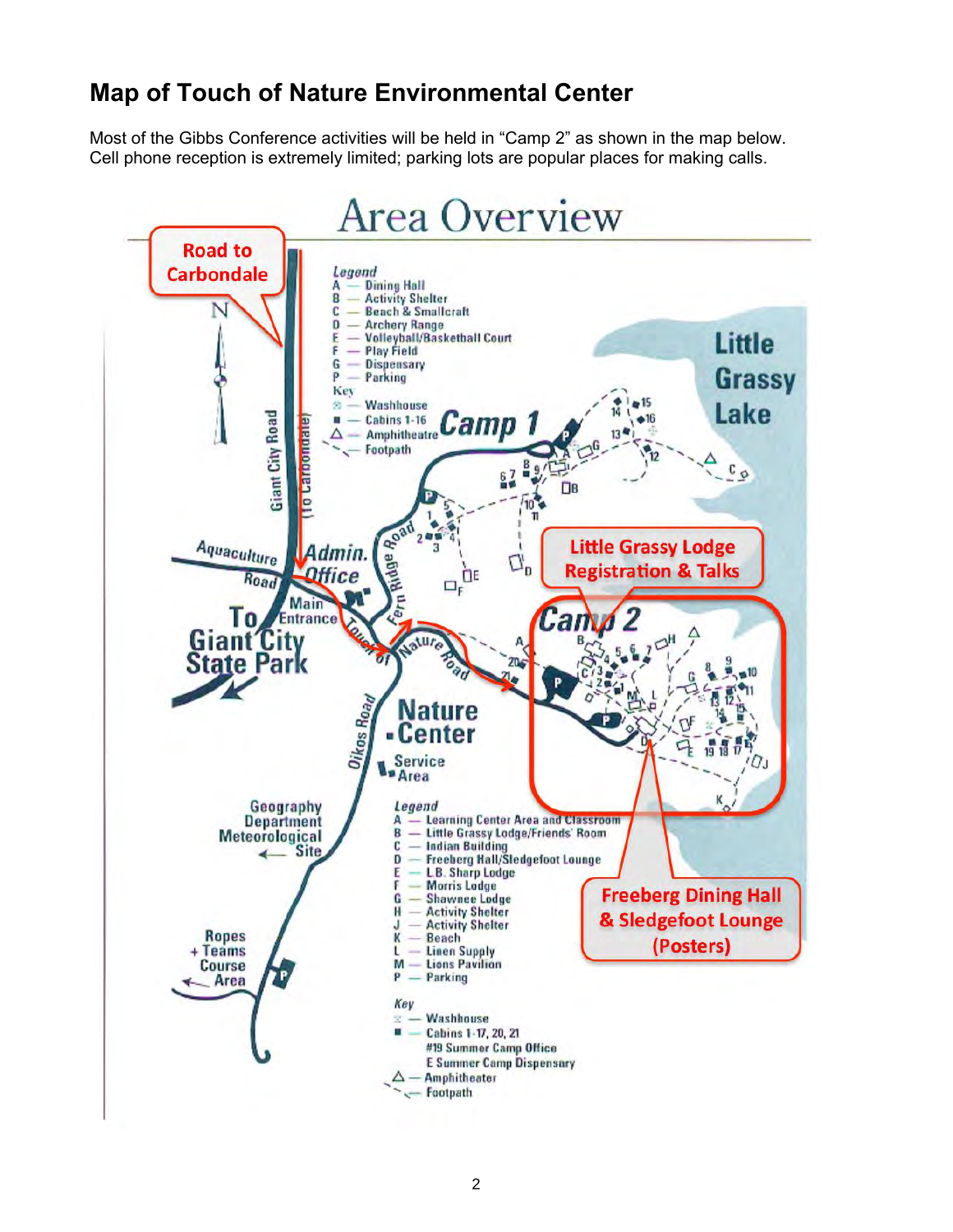# **The Gibbs Conference on Biothermodynamics**

## **History**

*Fall, 1986*  Discussion of the discipline: Thermodynamics in Biological Systems At the Gill residence in Vail, Colorado Gary Ackers, Wayne Bolen, Ernesto Freire, Stan Gill, Jim Lee

#### *February, 1987*

Discussion of the discipline: Thermodynamics in Biological Systems The Gumbo Shop, New Orleans, LA during the 31<sup>st</sup> Annual Biophysical Society Meeting - Gary Ackers, Norma Allewell, Wayne Bolen, Ken Breslauer, Ken Dill, Ernesto Freire, Stan Gill, Jim Lee

A history of the first ten years of the meeting was provided by Ackers GK and Bolen DW in the article entitled "The Gibbs Conference on Biothermodynamics: Origins and Evolution" published in *Biophysical Chemistry* **64** (1997) 3-5 (doi:10.1016/S0301-4622(96)02246-6).

An update is provided by Shea, MA, Correia, JJ, and Brenowitz, MD, entitled "Introduction: Twenty five years of the Gibbs Conference on Biothermodynamics" available in *Biophysical Chemistry* **159** (2011) 1-5 (doi:10.1016/j.bpc.2011.07.002).





## **Meetings**

All meetings have been held at the Touch of Nature Environmental Center associated with Southern Illinois University – Carbondale. From 1987 through 1993, all of the speakers in the scientific sessions were students or postdoctoral fellows.

- 1987 Organizers: Jim Lee and Wayne Bolen Philosophical Talks: Gary K. Ackers and Ken Dill
- 1988 Organizers: Gary Ackers and Michael Johnson
- 1989 Organizers: Susan G. Frasier and Michael Johnson
- 1990 Organizers: Michael Johnson and Marty Straume
- 1991 Organizers: Gary Ackers and Tim Lohman Keynote Speaker: Ernesto Freire
- 1992 Organizers: Jim Lee and Tomasz Heyduk Keynote Speakers: Serge Timasheff and John Schellman
- 1993 Organizers: Maurice Eftink and Glen Ramsay Keynote Speakers: Peter von Hippel and Julian Sturtevant
- 1994 Organizers: Enrico Di Cera and Madeline Shea Keynote Speakers: Gary Ackers and Kathleen S. Matthews
- 1995 Organizers: Kenneth P. Murphy and Michael D. Brenowitz Keynote Speakers: Victor Bloomfield and Mario Amzel
- 1996 Organizers: Jonathan B. Chaires and Michael L. Doyle Keynote Speakers: J. Michael Schurr and Allen Minton
- 1997 Organizers: Dorothy Beckett and Jack Correia Keynote Speaker: Adrian Parsegian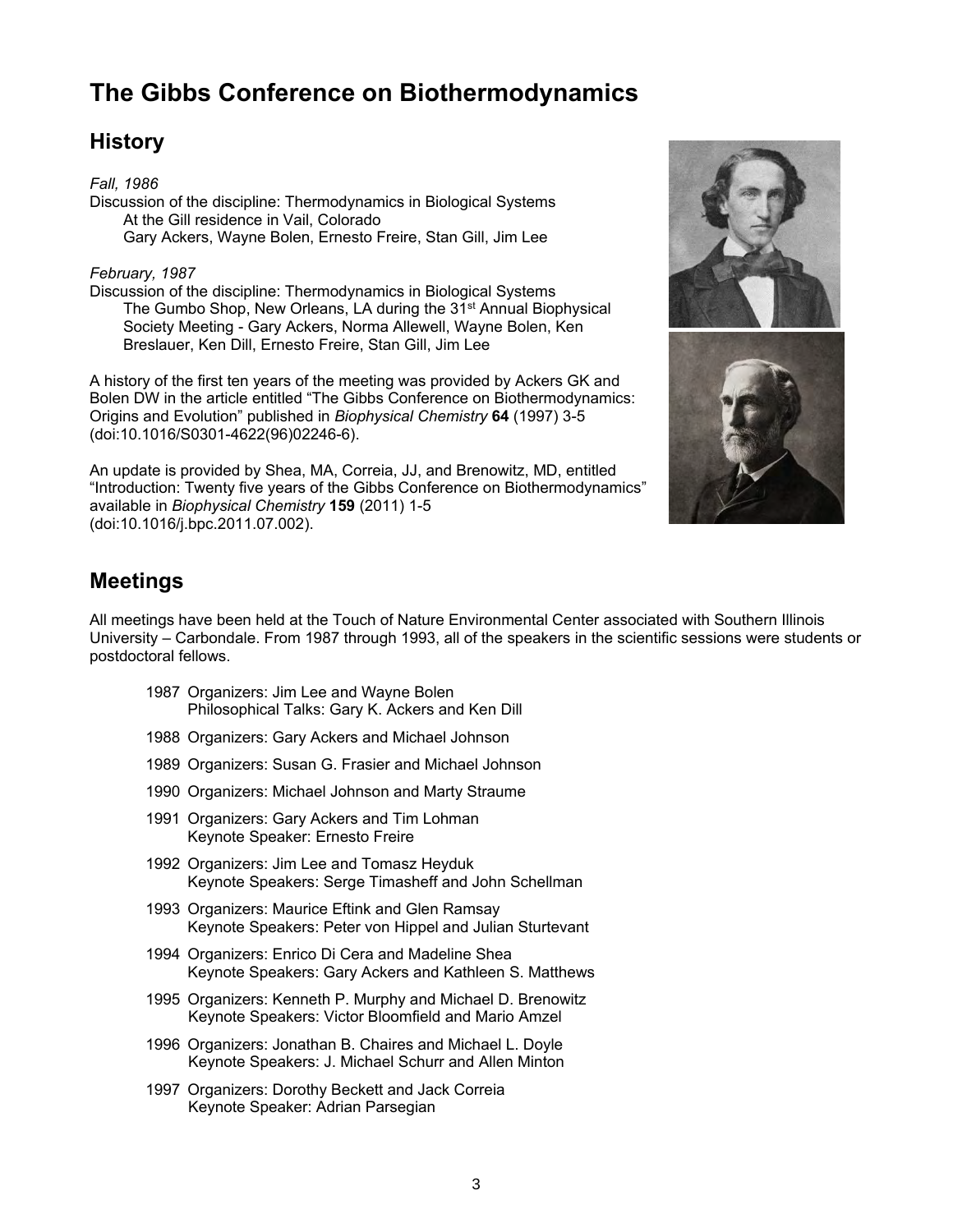- 1998 Organizer: Andy Robertson Keynote Speaker: David Draper
- 1999 Organizers: Bertrand Garcia-Moreno E. and John Shriver Keynote Speakers: Wayne Bolen and Gary Ackers
- 2000 Organizers: George Turner and Kim Sharp Keynote Speaker: Steve White
- 2001 Organizers: Margaret A. Daugherty and Luis A. Marky Keynote Speaker: George Rose
- 2002 Organizers: Michael Mossing and George Makhatadze Keynote Speaker: Rodney Biltonen
- 2003 Organizers: Vince Hilser and Dick Sheardy Keynote Speaker: Jim Lee
- 2004 Organizers: Doug Barrick and Kathleen Hall Keynote Speaker: Nacho Tinoco
- 2005 Organizers: Trevor Creamer and Clay Clark Keynote Speaker: Carl Frieden
- 2006 Organizers: Karen Fleming and Rohit V. Pappu Keynote Speakers: Madeline A. Shea and Timothy Lohman
- 2007 Organizers: Brian M. Baker and Michael T. Henzl Keynote Speaker: Jamie Williamson
- 2008 Organizers: Jannette Carey and David Bain Keynote Speakers: Dorothy Beckett and Ken Dill
- 2009 Organizers: Nathan Baker and Liskin Swint-Kruse Keynote Speaker: Linda Jen-Jacobson The Gary K. Ackers Lecture in Biothermodynamics: Michael Brenowitz
- 2010 Organizers: Elisar Barbar and Vince LiCata Keynote Speaker: C. Nick Pace The Gary K. Ackers Lecture in Biothermodynamics: Timothy Lohman
- 2011 Organizers: Gibbs Society of Board of Directors Keynote Speaker: Bertrand Garcia-Moreno E. The Gary K. Ackers Lecture in Biothermodynamics: Madeline Shea Editors of Special Issue of *Biophysical Chemistry* – Enrico Di Cera, Tim Lohman, Jack Correia
- 2012 Organizers: Aaron L. Lucius and Patricia L. Clark Keynote Speaker: Terry G. Oas The Gary K. Ackers Lecture in Biothermodynamics: Enrico Di Cera
- 2013 Organizers: James L. Cole and Aron W. Fenton Keynote Speaker: Doug Barrick The Gary K. Ackers Lecture in Biothermodynamics: Bertrand Garcia-Moreno E.
- 2014 Organizers: Andrew B. Herr and Steven T. Whitten Keynote Speaker: Karen G. Fleming The Gary K. Ackers Lecture in Biothermodynamics: David E. Draper
- 2015 Organizers: Ernesto J. Fuentes and James R. Horn Keynote Speaker: Rohit V. Pappu The Gary K. Ackers Lecture in Biothermodynamics: Walter S. Englander
- 2016 Organizers: Sarah Bondos and Nick Fitzkee Keynote Speaker: Patricia Clark The Gary K. Ackers Lecture in Biothermodynamics: Ken Dill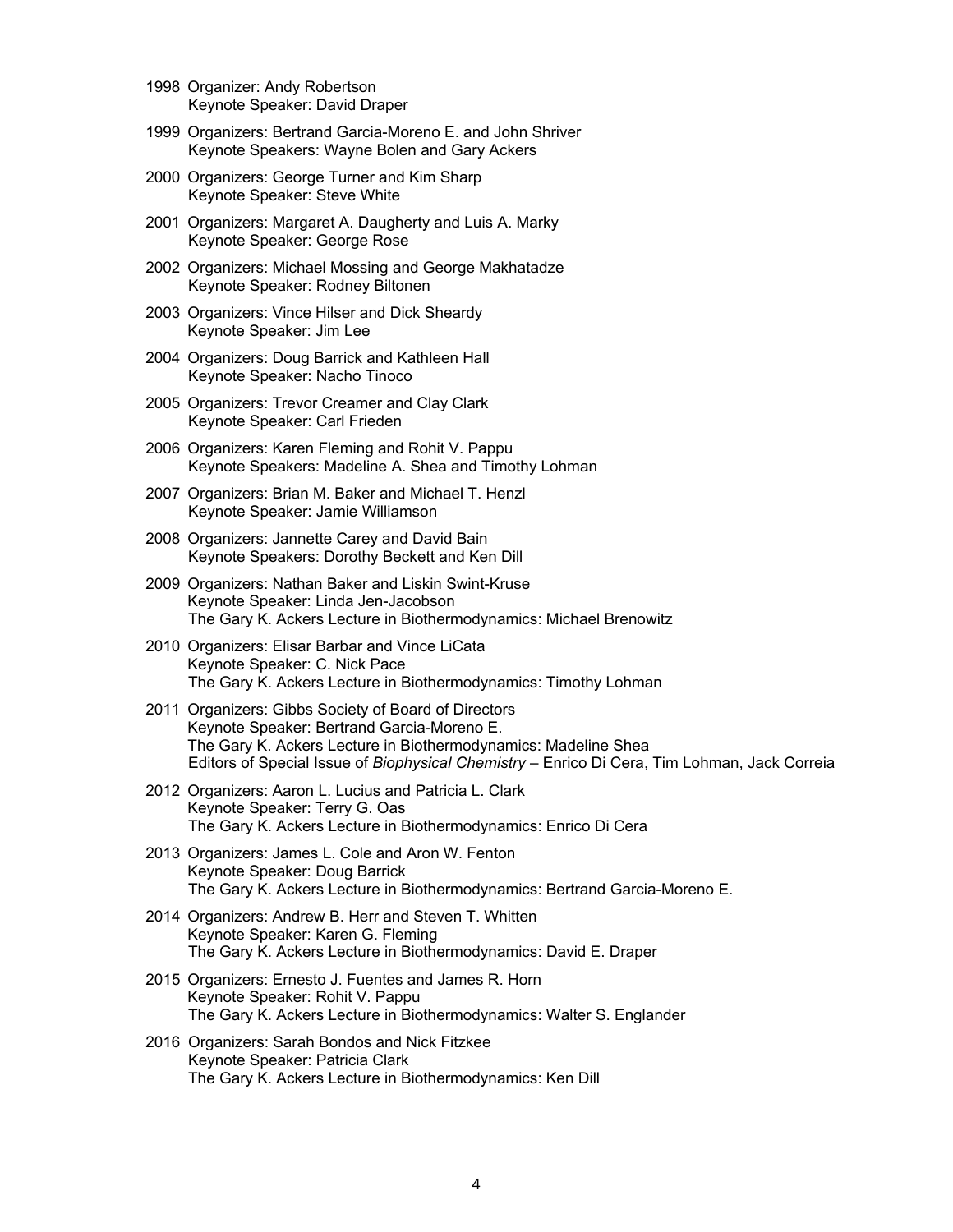## **Gibbs Society Governance**

#### **Incorporation**

In 2002, the Gibbs Society of Biological Thermodynamics incorporated in the Commonwealth of Virginia, under the guidance of Michael L. Johnson, then Treasurer of the Society. Articles of Incorporation and By Laws are available here: http://www.jhu.edu/~gibbs

#### **Current Officers**

- President: Vince LiCata, 2015 2016
- Vice President: Michael L. Johnson, 2010 2016
- President Elect: James Cole, 2015-2016
- Secretary: Liskin Swint-Kruse, 2013 2016
- Treasurer: John J. "Jack" Correia, 2010 2017

#### **Board of Directors, listed alphabetically**

- Patricia Clark
- James Cole
- John J. "Jack" Correia
- Michael Johnson
- ❖ Vince LiCata
- ❖ Madeline Shea
- ❖ Liskin Swint-Kruse

#### **Past Presidents**

| 2001-2002 | Gary K. Ackers   | 2008-2009 | Luis A. Marky             |
|-----------|------------------|-----------|---------------------------|
| 2002-2003 | J. Jack Correia  | 2009-2010 | Bertrand Garcia-Moreno E. |
| 2003-2004 | D. Wayne Bolen   | 2010-2011 | Karen G. Fleming          |
| 2004-2005 | Madeline A. Shea | 2011-2012 | Doug Barrick              |
| 2005-2006 | Dorothy Beckett  | 2012-2013 | David L. Bain             |
| 2006-2007 | J. Brad Chaires  | 2013-2014 | George I. Makhatadze      |
| 2007-2008 | Tim M. Lohman    | 2014-2015 | Patricia Clark            |

# **Past Treasurer**

Michael L. Johnson

# Past Secretary<br>2004-2013

Margaret A. Daugherty

#### **Committees & Other Contributions**

Ackers Lecturer Selection Committee – Madeline A. Shea, Chair Gibbs Society Website Hosting – Karen G. Fleming (2010 – present) GoogleDocs Application/Registration & PayPal – Nathan A. Baker and J. Jack Correia Mailing List – Liskin Swint-Kruse Saturday Night Thermo Organizers – Susan Pedigo and Vincent J. LiCata With thanks to Alan Teska at the Touch of Nature Conference Center

## **Confidentiality Statement**

Please remember that the abstracts for this meeting are confidential material and may contain unpublished results. They will not be posted online. Please ask permission from the authors before taking photos of posters. Please do not record the talks unless a speaker has given you permission.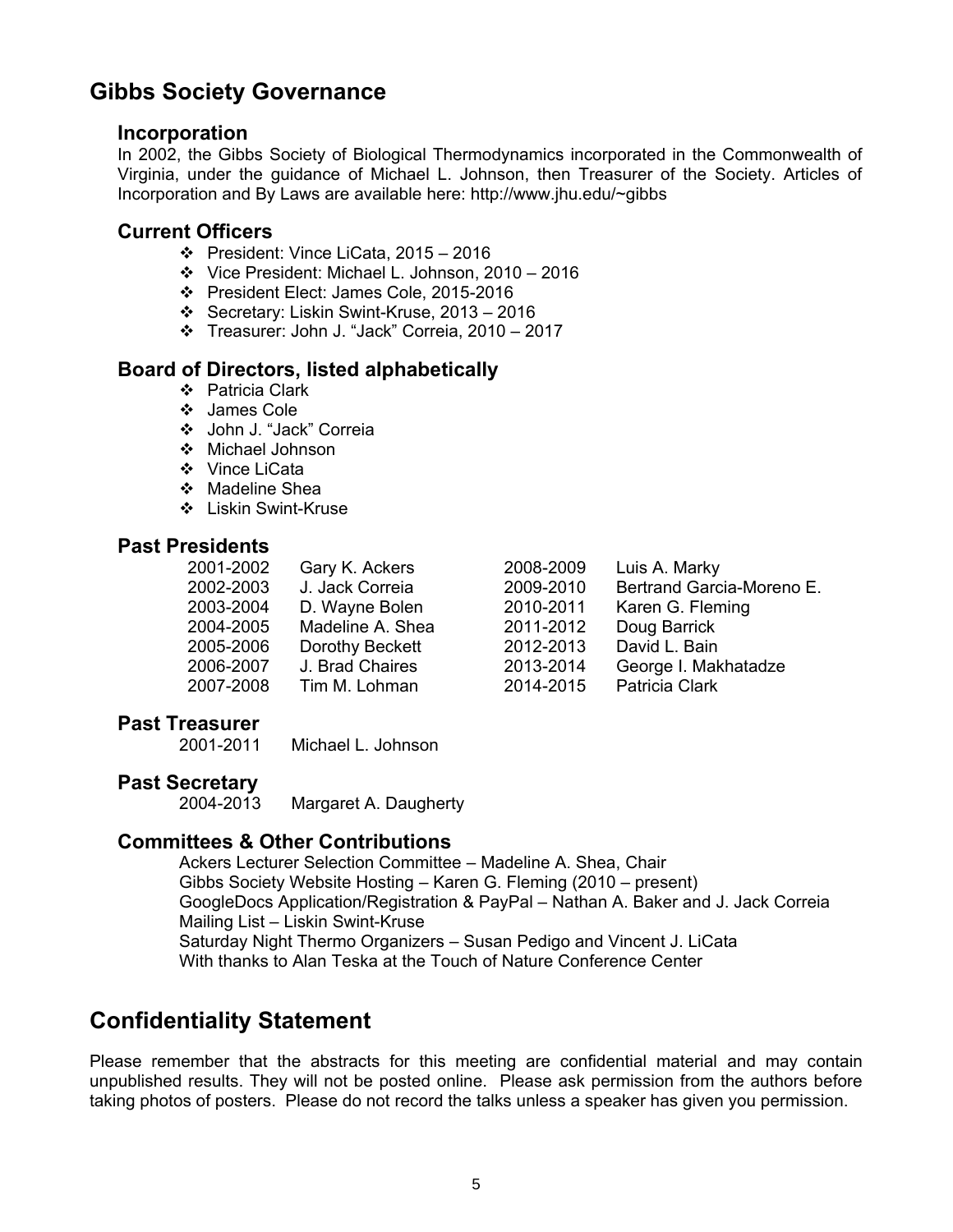# **8 th Annual Gary K. Ackers Lecture**

2016 Lecturer – Ken Dill, Stony Brook University

This lecture honors the scientific contributions of Gary K. Ackers (1939-2011) to the field of Biological Thermodynamics. He served on the faculty at the University of Virginia, Johns Hopkins University and the Washington University School of Medicine. He was a Fellow of the Biophysical Society and was one of the founding organizers of the Gibbs Conference.

Gary demonstrated a lifelong commitment to the growth and development of an intellectual community of scholars devoted to furthering the field of biothermodynamics. Gary was an active member of the Biophysical Society throughout his career and served as President of the Society, as well as Organizer of the annual meeting. While on the faculty of the University of Virginia, he was a leader in the graduate biophysics training program. When on the faculty in the Department of Biology at the Johns Hopkins University, he conceived and organized the Institute for Biophysical Studies of Macromolecular Assemblies, a university-wide training program in molecular biophysics that has continued for decades. While at Johns Hopkins, he also played a leading role in the establishment of the Gibbs Conference on Biothermodynamics, an annual meeting organized to promote innovative development of biophysical principles applied to current problems in biology and to train the next generation of molecular biophysicists to tackle hard problems rigorously. After moving to St. Louis to chair the Department of Biochemistry and Molecular Biophysics at Washington University, he spearheaded a new graduate program in biophysics and hired many faculty who have joined the community of regular contributors to the Gibbs Conference.

Gary was a pioneer in the development of methods and application of principles of equilibrium thermodynamics to the study of linkage in complex macromolecular assemblies. Studies from his laboratory on the energetics of self-association and ligand binding in human hemoglobin proved unequivocally that the classic and elegant MWC model of intersubunit allostery was insufficient to explain cooperative oxygen binding: the position, as well as the number, of ligands matters. His contributions in this area greatly enhanced our understanding of the relationship between structure, energy and function in hemoglobin, and in multimeric allosteric systems in general. By probing ever more deeply into the molecular mechanism of cooperativity, he demonstrated a beautiful, useful, and general strategy for dissecting functional energetics in macromolecular assemblies.

His quantitative study of the interactions between proteins and nucleic acids in the bacteriophage lambda system included the development of quantitative DNase footprinting methods for measuring free energies of repressor-operator interactions. The footprinting assay remains an effective tool for measuring the extremely tight binding constants that are often encountered in site-specific interactions between proteins and nucleic acids. Those studies paved the way for similar methods to study protein-nucleic acid interactions in more complex systems, including time-resolved studies of the kinetics of RNA folding. Based on his experimental studies of phage lambda, his group developed statistical thermodynamic models to simulate the lysogenic-to-lytic growth switch: the series of macromolecular events that determine the fate of bacteriophage lambda during infection of E. coli. This work demonstrated how a complex biological function could be predicted quantitatively, strictly from the kinetics of transcription and translation, and the Gibbs free energy of interactions between the key macromolecular components in the genetic switch.

During Gary's early career, he developed methods to measure association constants in selfassociating systems based on analytical gel permeation chromatography. Those methods have since become standard tools in the field. His group was also responsible for modifications of the cryo-gel electrophoresis methods, moving from applying them to hemoglobin to protein-DNA interactions. These contributions focused on developing the capacity to quantify intermediate states that are only transiently populated during the course of a biochemical process. His more than 200 articles and chapters changed our view of the molecular mechanisms that govern complex biochemical reactions.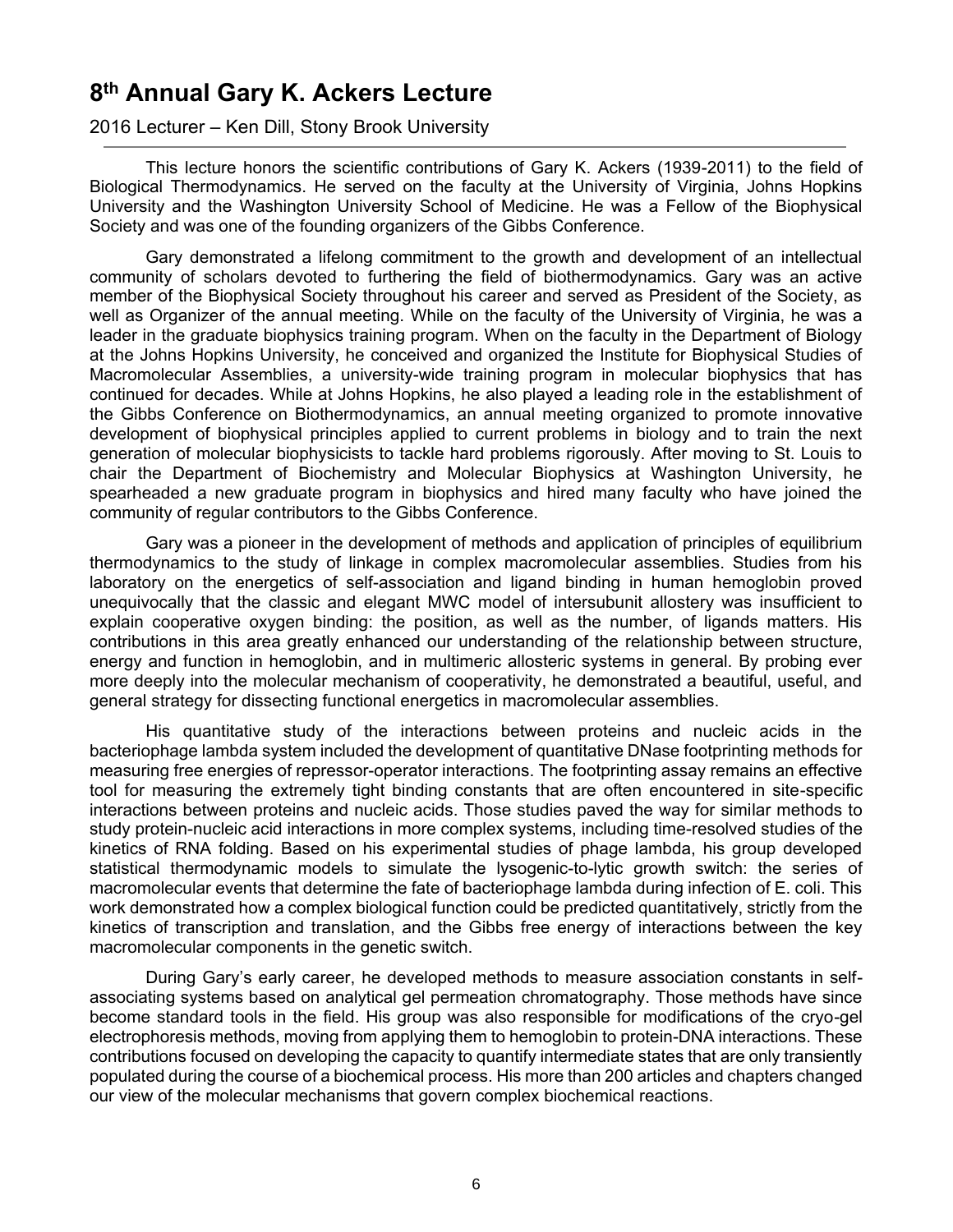# ∆Gibbs 30  **Saturday Evening September 24, 2016**

- 4:00 10:00 pm **Check-in at Little Grassy Lodge**
- 7:30 10:00 pm **Open Reception in Indian Lodge Light refreshments, beer, wine, and soft drinks** Participants are expected to make dinner arrangements independently

**Gibbs T-shirts and Mugs – pick up at registration** 

## **Saturday Night Thermo – Event for trainees only**

- **Faculty Organizers:** Vince J. LiCata, Louisiana State University and Susan Pedigo, University of Mississippi
- **Trainee Moderators:** Christopher Fox, Pedigo Lab and Tod Baker, LiCata Lab
- 5:30 pm **Freeberg Hall Dinner for trainees who registered in advance**
- 6:00 7:00 pm **Flash Talks (Poster Introductions) Session open to all trainees**
	- **1. Toward a Phase Diagram for the Rational Design of Ligand-Induced Folding and Allosteric Interactions Dynamics in a Family of De Novo Heme-Binding Helical Bundles**  Joseph Brisendine, Koder Lab, The City College of New York
	- **2. The Perplexing Cooperative Folding of a Low Sequence Complexity, Poly-Proline 2 Protein Lacking a Hydrophobic Core**  Michael Baxa, Sosnick Lab, The University of Chicago
	- **3. Multivalency in Intrinsically Disordered ASCIZ**  Sarah Clark, Barbar Lab, Oregon State University
	- **4. Cooperative Folding of tRNAphe in Cellular Conditions Arises from Destabilization of Intermediates and Stabilization of the Full Length RNA**  Kathleen Leamy, Bevilacqua Lab, The Pennsylvania State University
	- **5. Side Chain Hydrophobicity Scale Using the Tilted Beta-Barrel PagP**  Dagan Marx, Fleming Lab, Johns Hopkins University
	- **6. Biophysical Characterization of G-Quadruplex Capped by Flanking Duplex Ends: A Model for Human c-MYC NHE-III<sup>1</sup>** Amanda Metz, E. Lewis Lab, Mississippi State University
	- **7. Interaction of RIG-I-like Receptors with Polyubiquitin Chains**  David Mouser, Cole Lab, University of Connecticut
	- **8. The von Willebrand Factor A1-Collagen III Interaction is Independent of Conformation and Type 2 von Willebrand Disease Phenotype**  Venkata Machha, Auton Lab, Mayo Clinic
- 7:00 7:15 pm **Refreshment break**
- 7:15 8:15 pm **Career panel Session open to all trainees**  Dr. Randy Wadkins, University of Mississippi, Biophysical Society Congressional Fellow Dr. Randy Forsyth, Shire Dr. Michaeleen Doucleff, National Public Radio Correspondent

#### 8:15 pm **Adjourn to reception in Indian Lodge**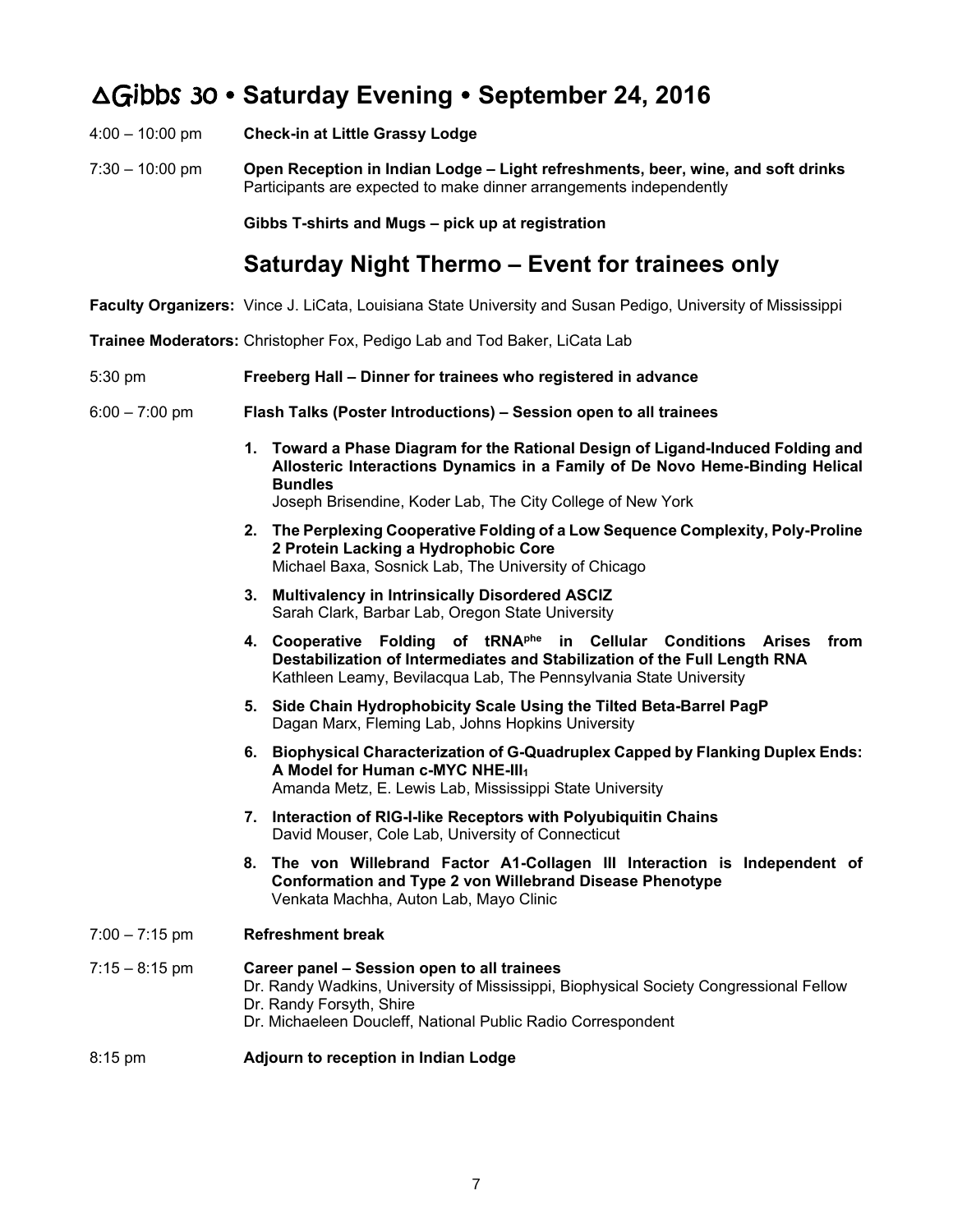# ∆Gibbs 30  **Sunday Morning September 25, 2016**

| $7:00 - 8:30$ am   | <b>Breakfast served in Freeberg Hall</b>                                                                                                                                                                                                       |  |
|--------------------|------------------------------------------------------------------------------------------------------------------------------------------------------------------------------------------------------------------------------------------------|--|
|                    | <b>Thermodynamics of Energy Landscapes</b>                                                                                                                                                                                                     |  |
| $8:30 - 8:35$ am   | President's Welcome by Vince LiCata, Louisiana State University                                                                                                                                                                                |  |
| Moderator          | Jingheng Wang, Beckett Lab, University of Maryland                                                                                                                                                                                             |  |
| $8:35 - 8:50$ am   | Introduction to the 30th Annual Gibbs Conference Keynote Speaker<br>Karen Fleming, Johns Hopkins University                                                                                                                                    |  |
| $8:50 - 9:50$ am   | <b>Keynote Lecture</b><br><b>Protein Folding Away From Equilibrium</b><br>Patricia Clark, University of Notre Dame                                                                                                                             |  |
| $9:50 - 10:20$ am  | Break - Refreshments in Indian Lodge                                                                                                                                                                                                           |  |
| $10:20 - 10:40$ am | Re-parameterization of Protein Force Fields Guided by Osmotic Coefficient<br><b>Measurements from Molecular Dynamics Simulations</b><br>Mark Miller, Elcock Lab, University of Iowa                                                            |  |
| $10:40 - 11:10$ am | The Role of Protein Self-Association and Liquid-Liquid Phase Separation in the<br><b>Formation of Membrane-less Organelles</b><br>Tanja Mittag, St. Jude's Hospital                                                                            |  |
| $11:10 - 11:30$ am | Quantifying Amide-Amide and Amide-Hydrocarbon Interactions: Implications for<br>Hydrogen Bonding, $n - \pi^*$ and Other Amide Group Interactions of Protein Folding<br>and Assembly<br>Xian Cheng, Record Lab, University of Wisconsin-Madison |  |
| $11:30 - 12:00$ pm | <b>Mapping Protein Folding Landscapes Using High Pressure NMR</b><br>Catherine Royer, Rensselaer Polytechnic Institute                                                                                                                         |  |
| $12:00 \text{ pm}$ | <b>Conference photo near Freeberg Hall</b>                                                                                                                                                                                                     |  |
| $12:10 \text{ pm}$ | <b>Lunch in Freeberg Hall</b>                                                                                                                                                                                                                  |  |
|                    | <b>Workshop: Science and Communication</b><br>This optional workshop will cover three perspectives on the importance of communicating<br>scientific ideas effectively, both to our colleagues and the general public.                          |  |
| Moderator          | Nishant Singh, Baker Lab, University of Notre Dame                                                                                                                                                                                             |  |
| $1:15 - 1:45$ pm   | Try Science Advocacy. You Might be Surprised<br>Ken Dill, Stony Brook University                                                                                                                                                               |  |
| $1:45 - 2:15$ pm   | <b>How to Communicate Science Effectively</b><br>Michaeleen Doucleff, National Public Radio                                                                                                                                                    |  |
| $2:15 - 2:45$ pm   | AAAS Science & Technology Congressional Fellowship Sponsored by the<br>Biophysical Society: What I Learned as a Congressional Staffer<br>Randy Wadkins, University of Mississippi                                                              |  |

# **Free Time until Late Afternoon Session.**

Information about local parks and attractions is available near the entrance to Little Grassy Lodge.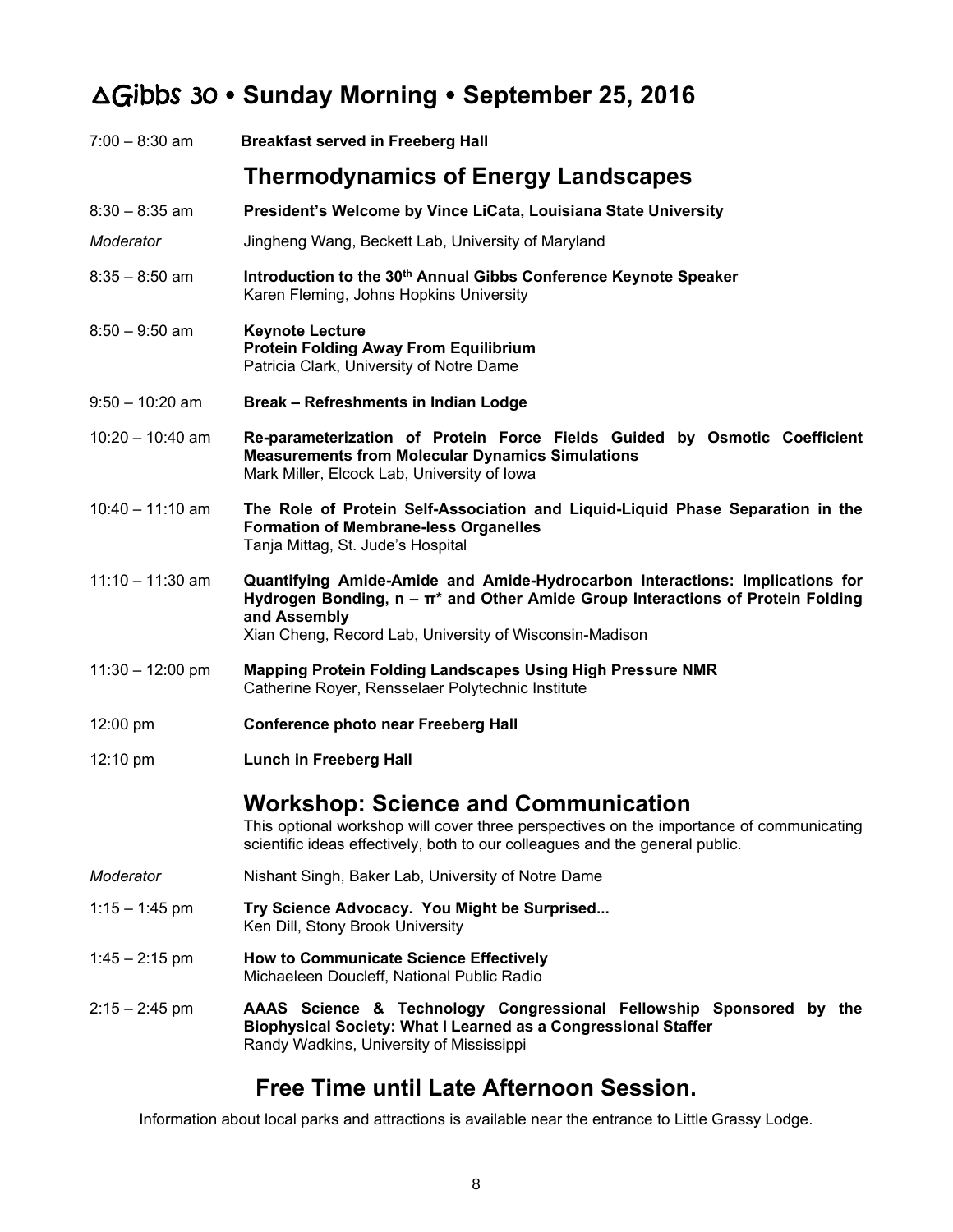# ∆Gibbs 30  **Sunday Afternoon September 25, 2016**

## **Thermodynamics of Function and Catalysis**

- *Moderator* Melvin Thomas III, C. Clark Lab, University of Texas at Arlington
- 3:00 3:30 pm **Crowding Activates the Hsp90 Molecular Chaperone** Timo Street, Brandeis University
- 3:30 3:50 pm **Multiple Pathways of Large Subunit Ribosome Assembly Observed in Cells Expressing Helicase Inactive DbpA** Riley Gentry, Koculli Lab, University of Central Florida
- 3:50 4:20 pm **GroEL Actively Stimulates Folding of the Endogenous Substrate Protein PepQ** Hays Rye, Texas A&M University
- 4:20 4:50 pm **Break Refreshments in Indian Lodge**
- 4:50 5:20 pm **Visualizing Structural Ensembles with Small-Angle X-Ray Scattering** Lois Pollack, Cornell University
- 5:20 5:40 pm *Saccharomyces cerevisiae* **Hsp104 is a Non-processive Polypeptide Translocase** Clarissa Weaver, Lucius Lab, University of Alabama at Birmingham
- 5:40 6:00 pm **Chemo-mechanical Pushing of Single Stranded DNA Binding Proteins Along Single Stranded DNA** Joshua Sokoloski, Lohman Lab, Washington University in Saint Louis
- 6:00—6:10 pm **General Discussion**
- 6:15 pm **Dinner in Freeberg Hall**



# ∆Gibbs 30  **Sunday Evening September 25, 2016**

8:00 – 10:00 pm **Poster Session I in Sledgefoot (lower level) & Freeberg (upper level)** Presenters with last name A to L

Please remove posters before midnight to make room for Monday presenters

Sponsor's displays in Freeberg (upper level) – near beer, wine, and soft drinks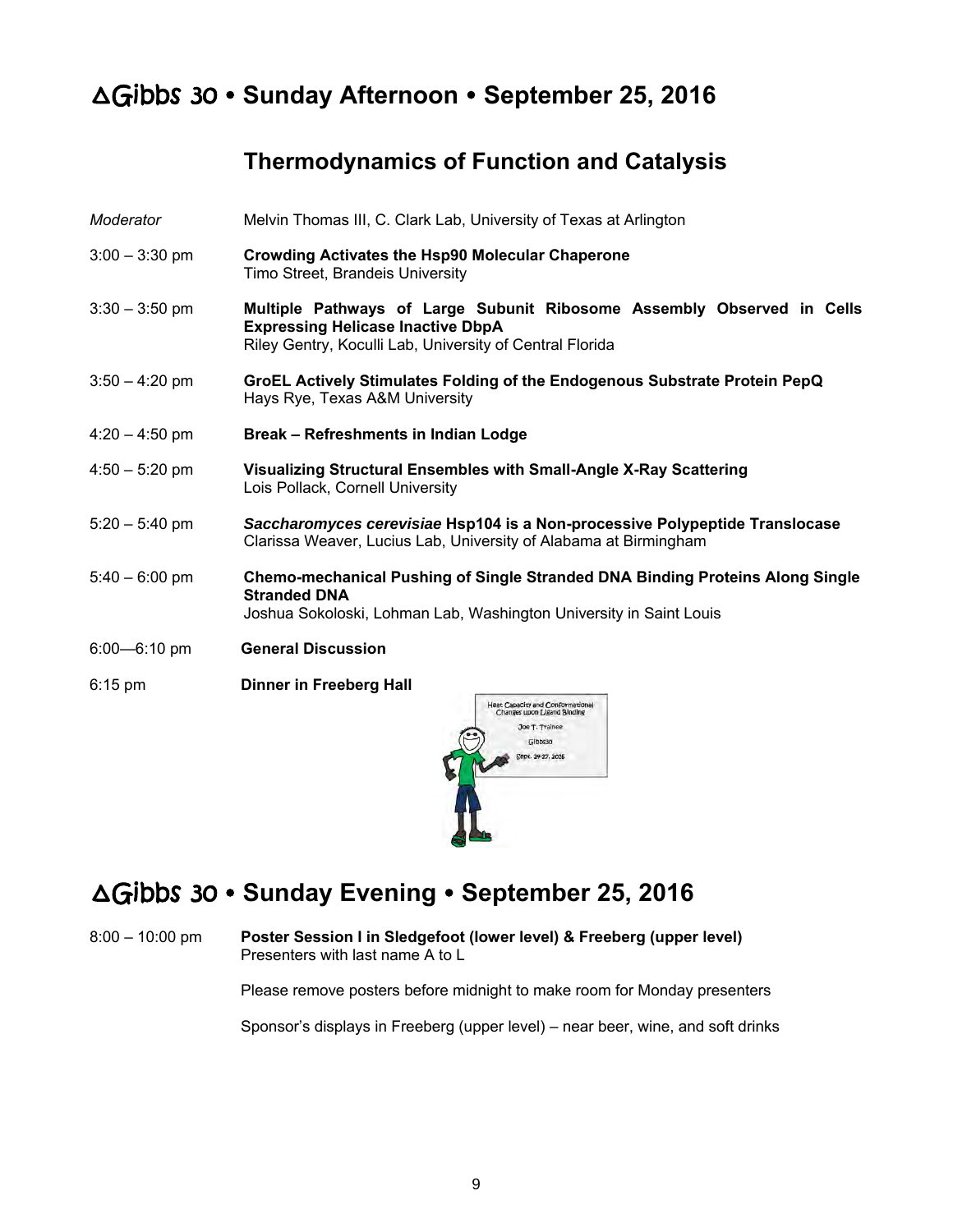# ∆Gibbs 30  **Monday Morning September 26, 2016**

Posters to be presented on Monday night may be mounted as soon as space is available on Sunday night. The Airport Ride Board will be available in Little Grassy Lodge, near the check-in window.

7:00 – 8:30 am **Breakfast served in Freeberg Hall**

## **Thermodynamics of Folding and Assemblies**

| 8:30 – 8:35 am     | <b>Announcements by Organizers</b>                                                                                                                                                     |
|--------------------|----------------------------------------------------------------------------------------------------------------------------------------------------------------------------------------|
| Moderator          | Calliste Reiling-Steffensmeier, Marky Lab, University of Nebraska Medical Center                                                                                                       |
| 8:35 – 8:50 am     | Introduction to the Gary K. Ackers Lecture in Biothermodynamics<br>Doug Barrick, Johns Hopkins University                                                                              |
| 8:50 – 9:50 am     | 8th Annual Gary K. Ackers Lecture<br>Cellular Growth Laws are a Manifestation of Protein Physical Chemistry<br>Ken Dill, Stony Brook University                                        |
| 9:50 – 10:20 am    | Break - Refreshments in Indian Lodge                                                                                                                                                   |
| 10:20 - 10:50 am   | <b>MeCP2, the Protein, Still Surprises</b><br>Michael Brenowitz, Albert Einstein College of Medicine                                                                                   |
| 10:50 - 11:20 am   | Mechanism for Activation of the Antiviral Kinase PKR<br>Jim Cole, University of Connecticut                                                                                            |
| 11:20 - 11:40 am   | Phosphorylation Induces Sequence-specific Conformational Switches in the RNA<br><b>Polymerase II C-Terminal Domain</b><br>Eric Gibbs, Showalter Lab, The Pennsylvania State University |
| $11:40 - 12:00$ pm | A Network of Polar Asparagines Provides Coupling Between Repeats in Leucine-<br><b>Rich Repeat Proteins</b><br>Sean Klein, Barrick Lab, Johns Hopkins University                       |
| 12:00 - noon       | <b>Introduction of Conference Sponsors</b>                                                                                                                                             |
| 12:05 pm           | <b>Lunch in Freeberg Hall</b>                                                                                                                                                          |
| $1:00 - 2:00$ pm   | Meeting of Past Organizers - Indian Building<br>Refreshment area will be unavailable to other meeting attendees during this time                                                       |

## **Free Time until Late Afternoon Session.**

Information about local parks and attractions is available near the entrance to Little Grassy Lodge.

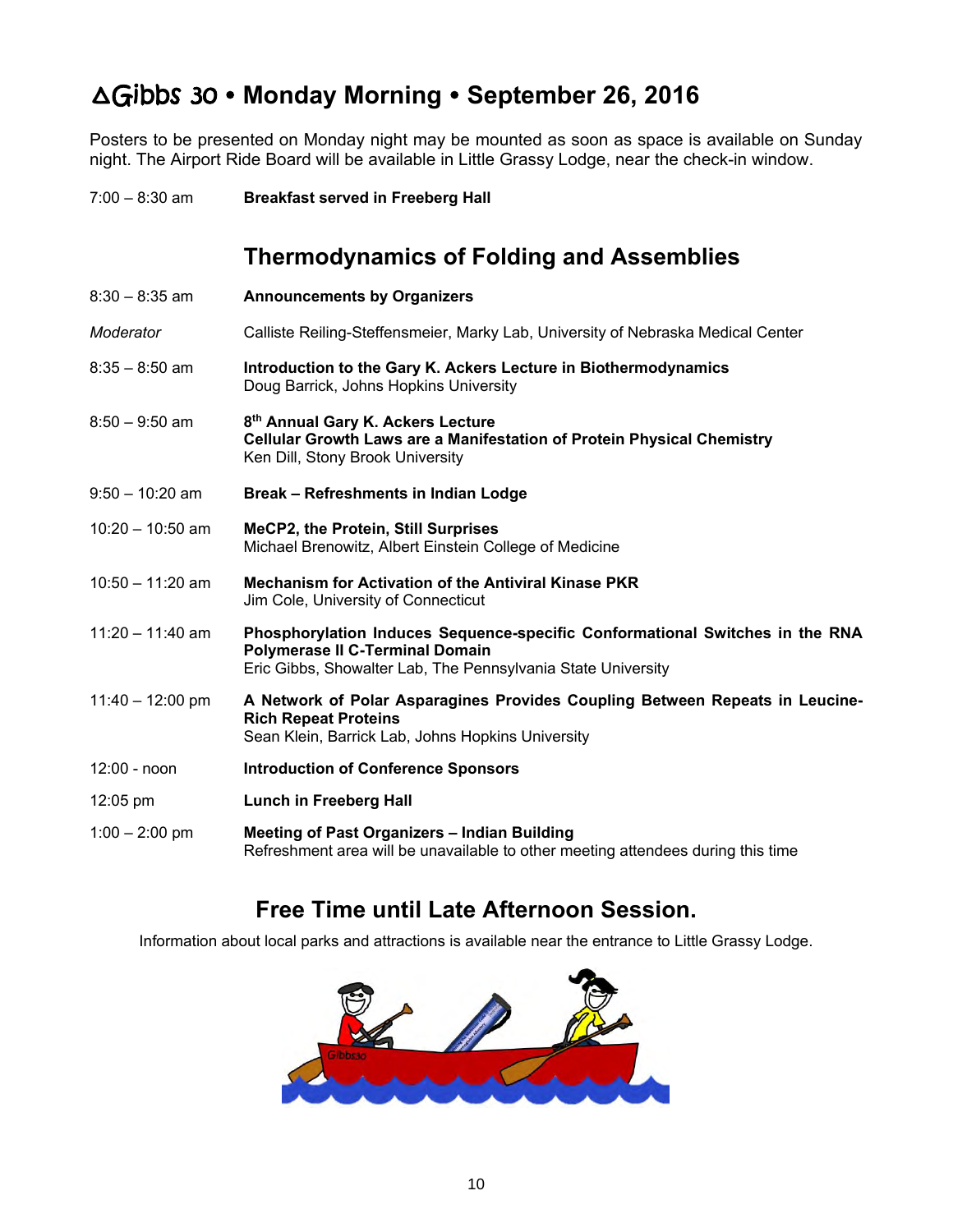# ∆Gibbs 30  **Monday Afternoon September 26, 2016**

## **Thermodynamics of Disorder and Allostery**

| Moderator        | Robb Welty, Hall Lab, Washington University School of Medicine                                                                                                                                                                   |
|------------------|----------------------------------------------------------------------------------------------------------------------------------------------------------------------------------------------------------------------------------|
| $3:00 - 3:30$ pm | Probing Transient Partial Unfolding in Proteins by Native-State Proteolysis<br>Chiwook Park, Purdue University                                                                                                                   |
| $3:30 - 3:50$ pm | The Intrinsically Disordered Proline/Glycine-Rich Region of the Biofilm Adhesion<br>Protein Aap Forms an Extended Stalk with High Polyproline Type II Helix Propensity<br>Alexander Yarawsky, Herr Lab, University of Cincinnati |
| $3:50 - 4:20$ pm | Regulation of Dynamic Protein Assemblies: A Novel Structural Interplay Between<br>Protein Disorder, Phosphorylation, and Isoform Specificity<br>Elisar Barbar, Oregon State University                                           |
| $4:20 - 4:50$ pm | Break - Refreshments in Indian Lodge                                                                                                                                                                                             |
| $4:50 - 5:10$ pm | <b>Contributions of Local Stability and Conformational Heterogeneity to pH-dependent</b><br><b>Myristoyl Switching</b><br>Duncan MacKenzie, Meiering Lab, University of Waterloo                                                 |
| $5:10 - 5:40$ pm | <b>Rheostats and Toggle Switches for Modifying Protein Function</b><br>Liskin Swint-Kruse, Kansas University Medical Center                                                                                                      |
| $5:40 - 6:00$ pm | Dissecting Mechanisms of Allostery by Quantifying Correlations in Disorder and<br><b>Structure</b><br>Sukrit Singh, Bowman Lab, Washington University in Saint Louis                                                             |
| $6:00 - 6:10$ pm | <b>General Discussion</b>                                                                                                                                                                                                        |
| $6:15$ pm        | Dinner in Freeberg Hall                                                                                                                                                                                                          |

# ∆Gibbs 30  **Monday Evening September 26, 2016**

8:00 – 10:00 pm **Poster Session II in Sledgefoot (lower level) & Freeberg (upper level)** Presenters with last name M to Z

Sponsors displays in Freeberg (upper level) – near beer, wine, and soft drinks